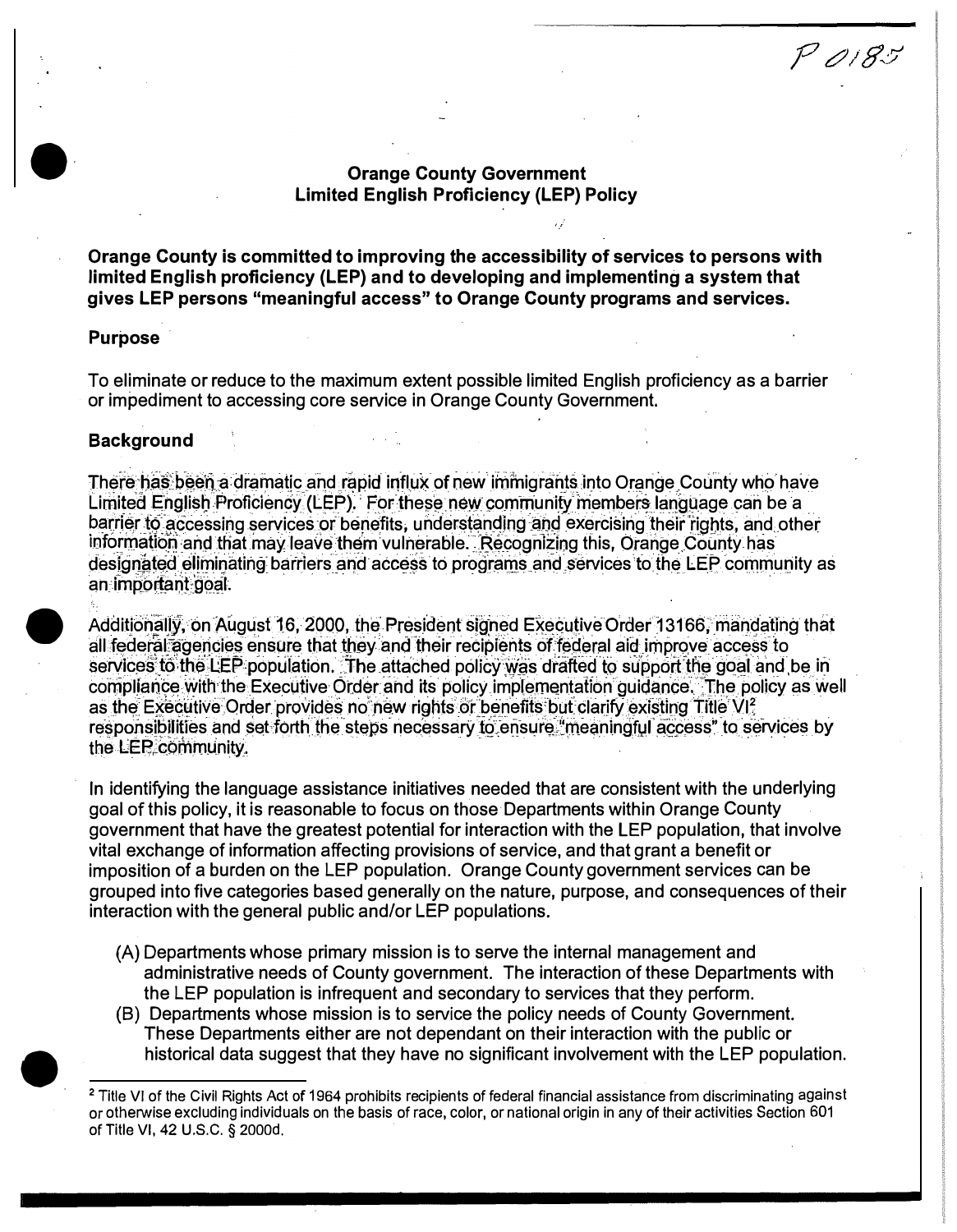- (C) Departments whose primary mission or focus is the provision of services, information, or assistance to third parties. These Departments have the potential for serving significant LEP populations.
- (D) Departments whose mission or focus is to serve the legal, investigative, and policy needs of County Government in a manner that involves (and in some cases is dependent upon) interactions with the public, including predictable and periodic interactions with identifiable LEP.
- (E) Departments whose mission or primary function is to exercise supervision and control over special populations known to contain significant numbers of LEP individuals.

# Criteria:

 $\frac{1}{2}$ 

To determine what reasonable steps were necessary to develop a policy that provides LEP persons with "meaningful access" to County programs and services a number of factors should be reviewed:

- (1) The number of or proportion of LEP persons in Orange County Departments should look at the number or proportion of LEP persons eligible to be served or encountered by the recipient in carrying out its operation. The greater the number or proportion of LEP persons, the more likely language services are needed;
- (2) The frequency with which LEP individuals come in contact with the program -Departments should assess, as accurately as possible, the frequency of contact with eligible LEP persons. The more frequent the contact, the more need for the language service. Departments should consider if with appropriate outreach to LEP persons, the frequency of contacts will increase usage by the LEP group;
- (3) The importance of the service provided by the program Departments should consider the importance of the activity, service, or program and whether the denial or delay of access to service or information will have serious implication for the LEP individuals; and
- (4) The resources available to the recipient Department's level of resources can impact the nature of the steps it should take. Smaller departments with fewer resources are not required to provide the same level of resources as the larger departments. Smaller departments should combine their resources to provide meaningful access to LEP populations.

#### Language Assistance Principle  $1<sub>1</sub>$

Assisting LEP individual seeking direct County services or benefits, or where there is potential for the direct imposition of a burden onto the individual by the County:

• LEP persons should be advised that they may choose either to secure the assistance of an interpreter of their own choosing, at their own expense, or a County interpreter provided by the relevant Department.<sup>3</sup> Documentation that the service was offered and the LEP person's election should be documented in any written record generated with



<sup>&</sup>lt;sup>3</sup> A LEP person may often look to a bilingual family member or friend or other person they are comfortable with for language assistance, there may also be situation in which a LEP person may want to rely on County-supplied interpretive services. (Some examples where use of an individual's own interpreter may be justified is when an individual has to reveal or describe information of a sensitive, confidential, or potentially embarrassing nature Similarly, instances where a Department's interest may justify the use of a County-supplied interpreter is where precise, complete or accurate translation or information is needed.)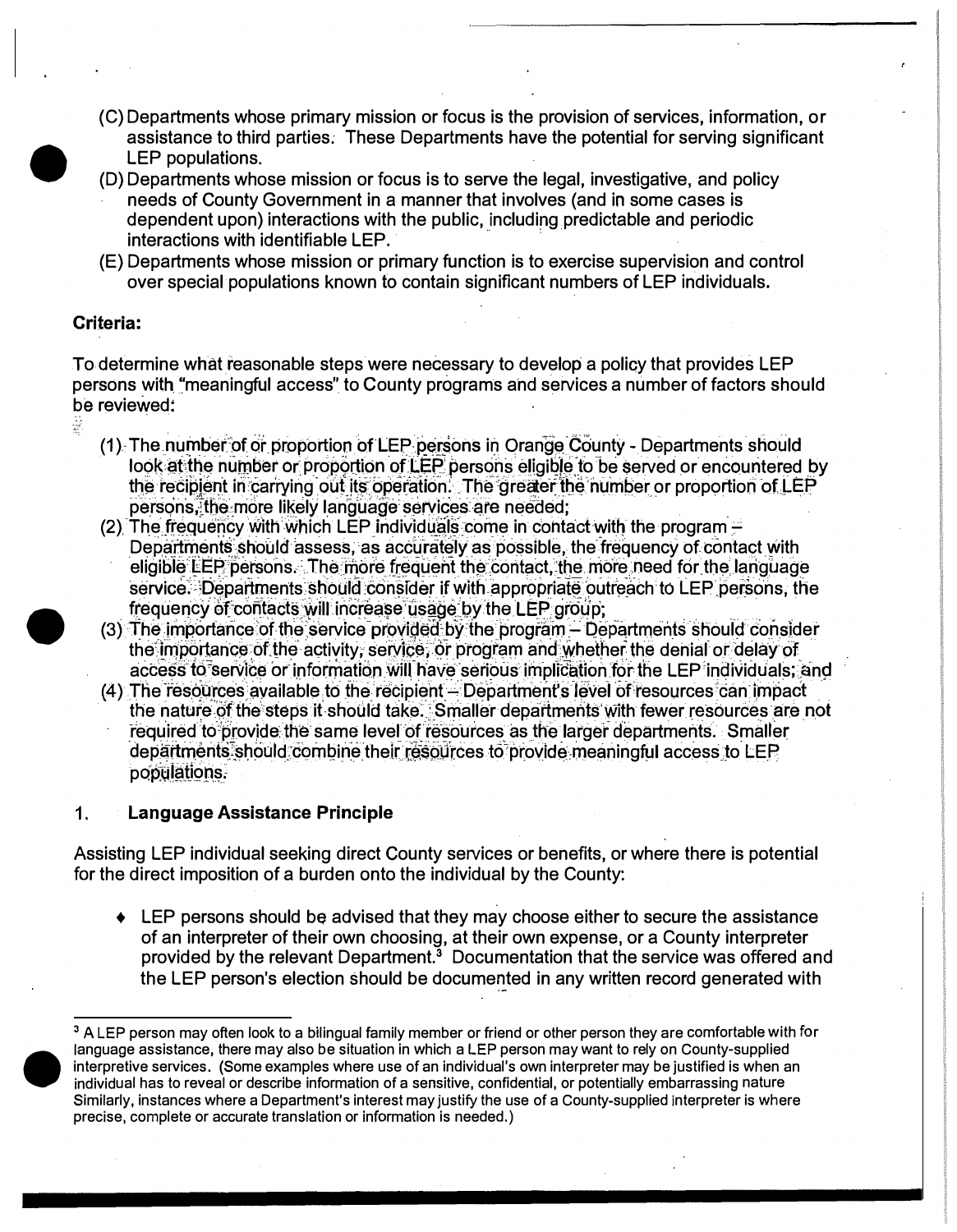respect to the LEP person. **(Achievable immediately. Current practice in some critical service areas.)** 

- Departments should take reasonable steps to ensure that the interpreter services provided are only through individuals who are competent to provide interpretive services at a level of fluency, comprehension, and confidentiality appropriate to the specific nature, type and purpose of information at\_!ssue. **(Current practice)**
- ♦ Departments should include, take into account, needed language assistance measures, in addition to those specified in this plan, when changes occur in programs or services where a failure to do·so may result in a denial of substantially equal and meaningfully effective services to a significant LEP population served by the County. **(Achievable immediately.)**
- ♦ To the maximum extent practical, limited English proficiency shall not act as a barrier or otherwise limit access to vital information, i.e., information publicly available in English as to when, where, or how to access benefits or services from a Department.

#### **2. Uniform Language Assistance Initiatives**

•<br>●

•

**o (Departmental plans for implementation of the following assistance· measures and timetables whereby implementation is achievable are to be completed by the end of February 2002).**

Each Department experiencing a need for language assistance measures should take the following action:

- ♦ *Oral Information.* Each location accessible to the public at which vital oral information is made available  $(e.q.,$  information desks or telephone lines, certain reception desks or areas, building entries, etc.) maintained or administered by a Department identified as warranting language assistance measures will have in place personnel or language assistance resources capable of providing, within a reasonable period of time, information and/or instruction in appropriate languages other than English. Each Department should develop a plan and timetable for implementing the following: Have in place at points of public contact bilingual or multi-lingual staff, appropriate translations of commonly requested information in commonly encountered languages, or procedures for access to telephonic interpretive services<sup>4</sup> for use by Department personnel.
	- As appropriate, the written procedures for accessing telephonic language assistance resources will be (1) inserted into every Department telephone book (both written and electronic); (2) posted or otherwise readily available  $(e.g.,$  through the County intranet system) at every point of public contact; and (3) distributed to every employee whose duties routinely include contact with members of the public.

Complete and distribute to each Department, county building or, as appropriate, work group, a listing of staff members assigned to that department, facility, or work group who have volunteered to provide temporary language assistance services in the case of an emergency. Name, office, physical location, business telephone number, work hours, language, and level of fluency should identify staff members.

<sup>•</sup>  **<sup>4</sup>**"Telephonic interpretive services," sometimes referred to as "language lines" *involve* the use of interpreters who provide either simultaneous or consecutive translation by phone.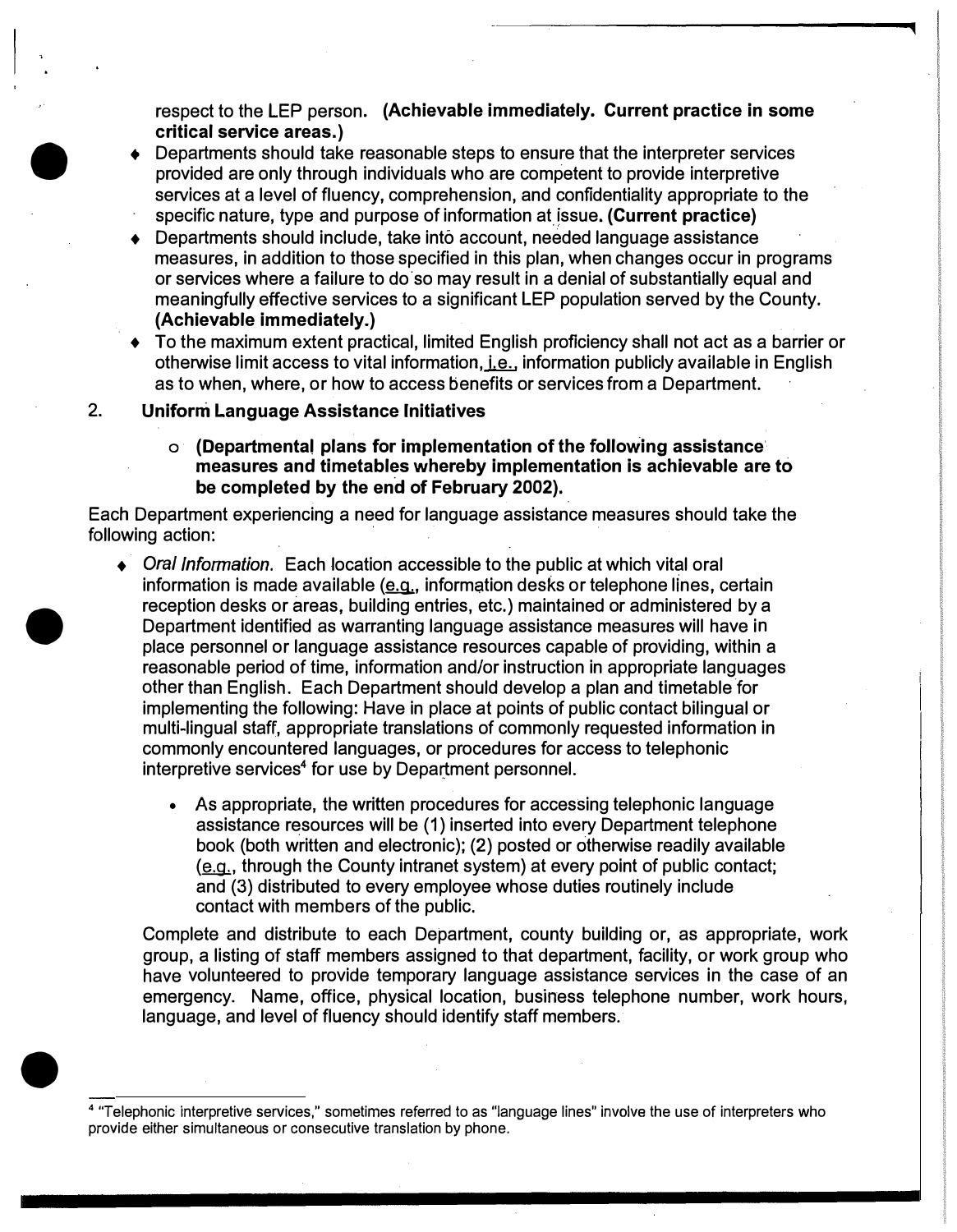• *Written Materials.* Each Department shall ensure the translation of "vital" written materials into the language of regularly encountered LEP groups eligible to be served or to be affected by the Department's programs. 'Vital" includes but is not limited to: written notices of rights, denial, loss, or decreases in benefits and services; notices of disciplinary action; consent and complaint forms; intake forms; application for participation in department' program or activity; and notices advising LEP persons of free language assistance.

•

•

The term "vital" depends upon the importance of the program, service, information or encounter involved. Large documents may have both vital and non-vital information. Written translation of only vital information is required. An appropriate "rule of thumb" in determining vital information in a document that requires translation is:

- $\circ$  A Department should provide written translation of vital documents for each eligible LEP language group that constitutes 5% or 1,000, whichever is less, of the persons eligible to be served or likely to be affected or encountered. Translation of other documents can be provided orally;
- $\circ$ . If there are fewer than 50 persons in a language group that reaches the 5% trigger, then departments do not have to translate vital materials but should provide written notice in the primary language of the LEP language group of their right to receive competent oral translation of the written materials, free of cost.

Please note: This applies only to the written translation of information in vital documents.

. For a set of the set of the set of the set of the set of the set of the set of the set of the set of the set of the set of the set of the set of the set of the set of the set of the set of the set of the set of the set

- *Electronic Information.* Unless already in place, each Department that maintains a web page accessible to members of the general public should include information on the availability of language assistance through or by the Department. Where documents in languages other than English are placed on or accessible through the web page, information on their availability should be included in the appropriate languages on the web home page or other initial point of access.
- *Signage.* Where signage within a publicly-accessible building maintained or administered by a Department is provided in English, it will also be provided, at a minimum and as soon as reasonably-practical, in the two most common non-English languages spoken in the County where, based on available data, more than 25% of the people within that language group speak English less than well. **<sup>5</sup>** Signage in fewer languages is warranted where current demographic data establishes that the population potentially served by the Department or facility does not include more than one language minority group that satisfies the 25% standard. Each Department will develop a signage implementation timetable including, where appropriate, reasonable delays necessitated by the lack of current data on LEP populations. **(Signage in critical service areas e.g. DSS, Health, Register of Deeds, are on-going pursuant to June 5, 2001 Board direction.)**

 $\begin{array}{c} \n3 \\
16 \\
\hline\n\end{array}$ 3. *Department-Specific Language Assistance Initiatives.* In addition to the uniform language initiatives applicable to the department engaging in programs and activities warranting language assistance measures, departments will implement additional language assistance measures warranted by their particular programs, activities, and/or

**<sup>5</sup>**"Available data" includes but is not limited to language and demographic census information pertaining to Orange County.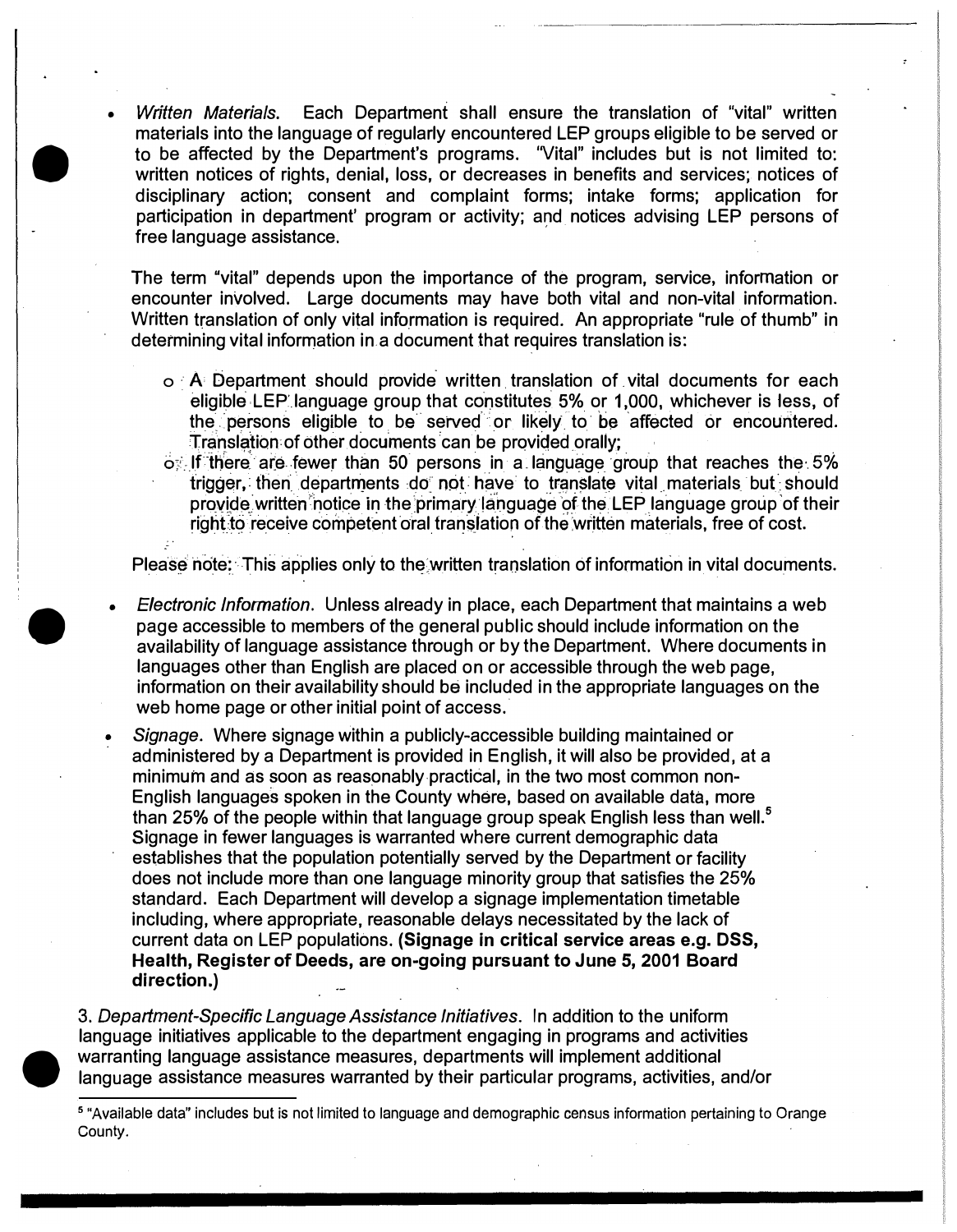target/service population and forward them to the Department of Human Rights and Relations (HRR) to compile and forward to the County Manager.

 $\begin{array}{c}\n\bullet \\
\bullet \\
\bullet \\
\bullet \\
\bullet\n\end{array}$ 4. *Staff Training.* All employees expected to implement the language assistance initiatives set out in this Plan should be knowledgeable about (1) the nature and scope of language assistance services and resources available through their department, and (2) the procedures through which they may access those services to assist in the discharge of their respective duties. • Each department subject to this Plan will develop a plan and a timetable for the implementation of following actions with respect to staff training:

> 1. Employees whose routine duties include interactions with the public will be provided with written information on the scope and nature of available or planned language assistance services and the specific procedures through which such services can be accessed at the employee's work location.

2. Each department (or, as appropriate, sub-unit) will develop and incorporate into new employee orientation and/or training programs a module on the nature and scope of language assistance services and the specific procedures through which each employee can access those services.

5. *Outreach.* LEP individuals in need of language assistance services should have reasonable notice of the availability of such services. Each department with significant LEP contacts should undertake appropriate written and oral outreach efforts designed to alert LEP communities and individuals as to the nature, scope, and availability of the language assistance services set out in this Plan. In the area of outreach, each component subject to this Plan will take the following actions:

•

•

- Where documents are available in languages other than English, the English version will include a notice of such availability translated into every language in which the document is available.
- Where documents are available for viewing or downloading through a component web page in languages other than English, a tag indicating such availability in each of the languages will be included on each web page.
- To the maximum extent possible, departments will strive to inform stakeholder organizations regarding the nature and scope of available language assistance services through appropriate oral and written means.

6. *Monitoring.* Language assistance plans should be periodically reassessed to ensure that the scope and nature of language assistance services provided under the plan reflect updated information on relevant LEP populations, their language assistance needs, and the Departments experience under the plan. Over the next twelve months, each Department subject to this Plan will take the following actions to monitor the effectiveness of its language assistance initiatives and assess the possible need for enhancements or modifications to those initiatives:

- 1. By the end of the third quarter of the fiscal year, each Department will advise HRR on the approaches to be used to assess Department activities under this Plan.
- 2. By the end of the fiscal year, each Department will submit to HRR the results of its assessment of its activities under this Plan, together with any proposed modifications to this Plan. Each subsequent year, the Department will report the results of its